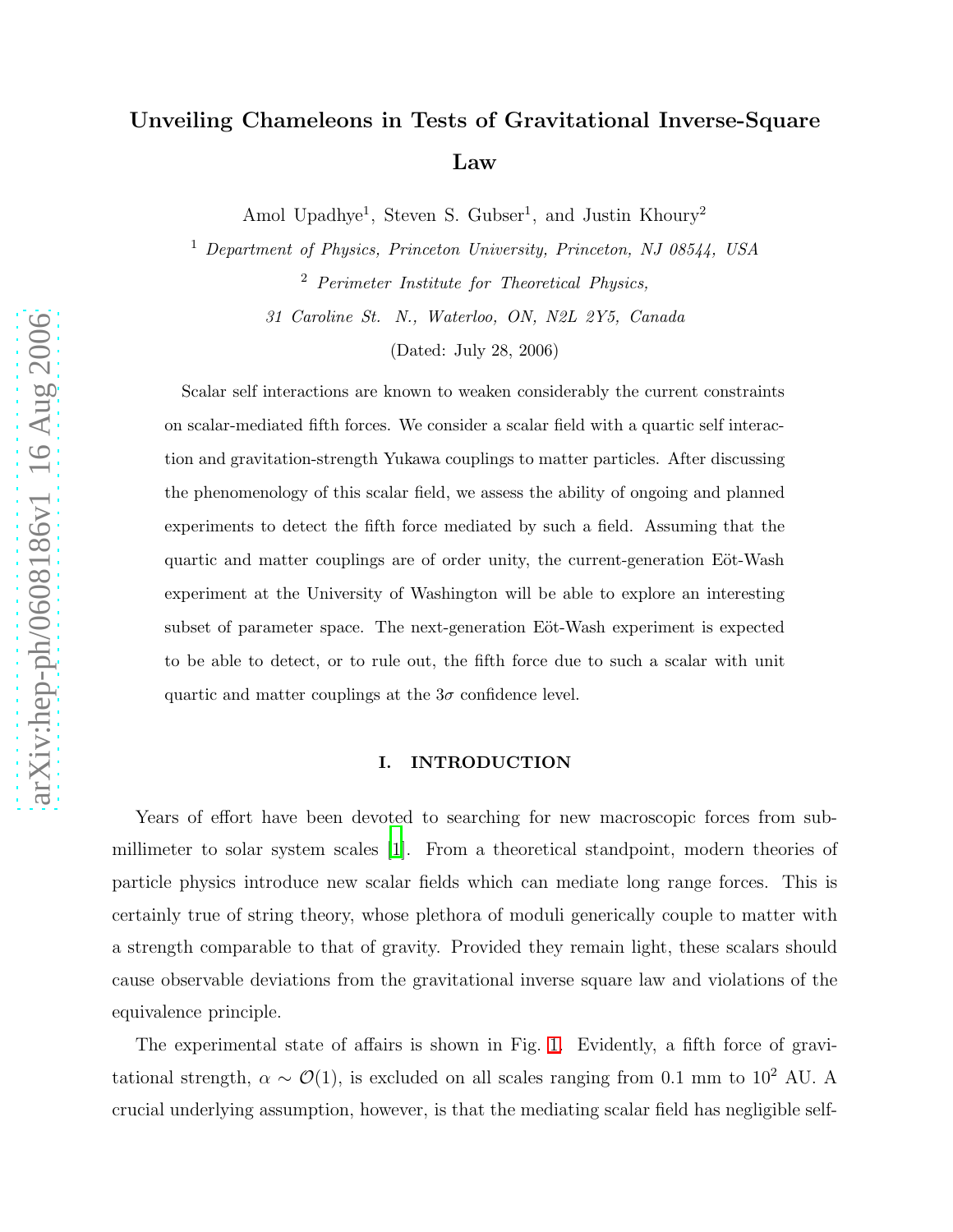

<span id="page-1-0"></span>FIG. 1: Current experimental constraints on the strength  $\alpha$  and range L (in meters) of a Yukawa fifth force, ignoring self-interactions. Reprinted from [\[5\]](#page-19-1).

interactions. As argued in [\[2\]](#page-19-2), the addition of a quartic term drastically changes the picture. Gravitational-strength coupling to matter is allowed again, even with a quartic coupling as small as  $\sim 10^{-53}$  [\[3\]](#page-19-3). The ability for self-interacting scalars to hide from experiments relies on the chameleon mechanism [\[2,](#page-19-2) [4\]](#page-19-4), which suppresses fifth-force signals in two ways.

Firstly, the presence of ambient matter density generates a tadpole term in the Klein-Gordon equation, which shifts the minimum of the potential. Because of the quartic coupling, the mass of small fluctuations around this effective minimum can be much larger than the mass in vacuum. This is most emphatically illustrated with a massless field with quartic coupling of order unity: in a medium of density  $1 \text{ g/cm}^3$ , the effective mass is 0.1 mm.

Secondly, the fifth force is further suppressed by the thin shell effect, another startling consequence of the nonlinearity of the field equations. Within a dense macroscopic body, the effective mass of the scalar is large. As a result, the contribution of the core to the external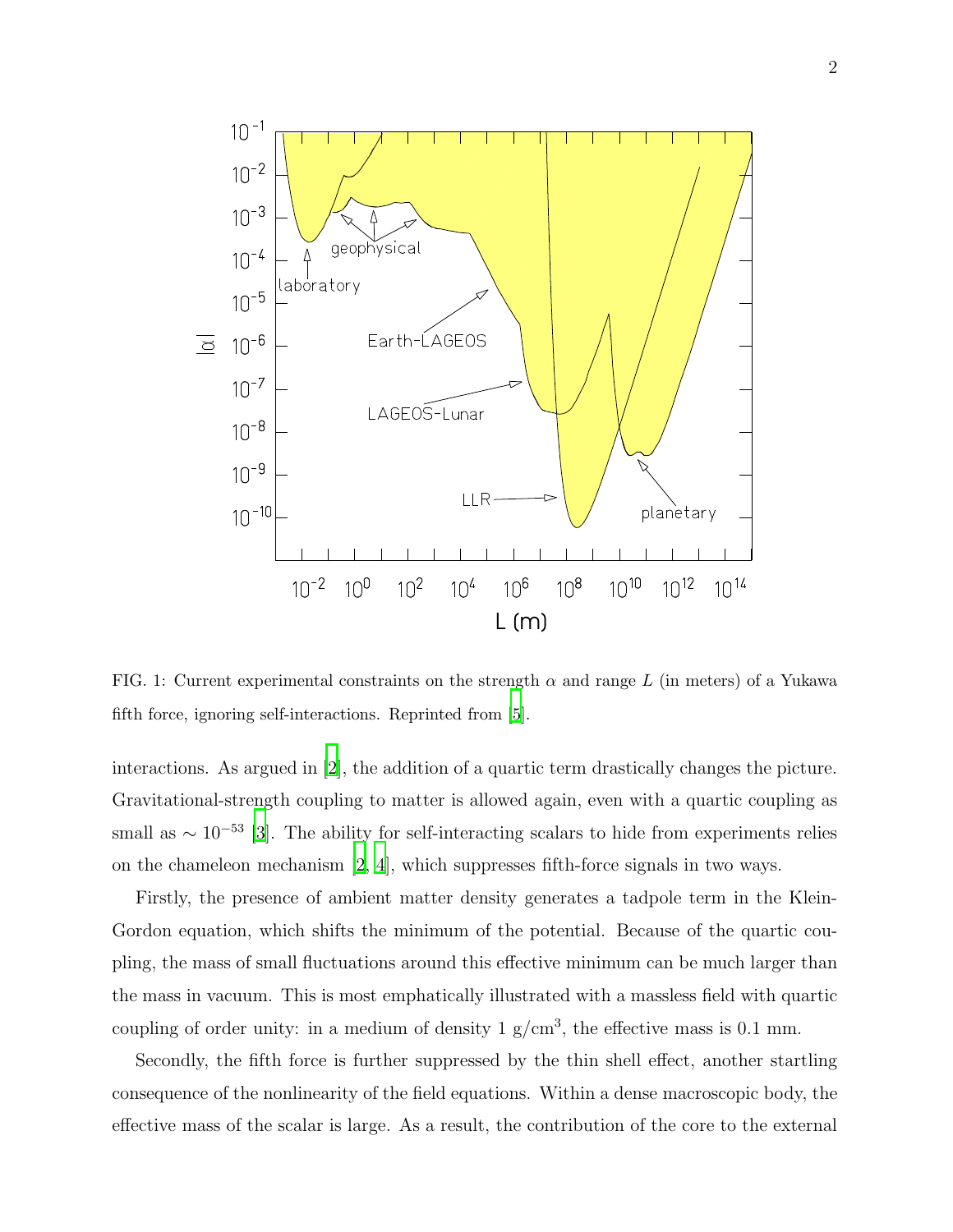field is exponentially small. Only a thin shell near the surface exerts a significant pull on an exterior test particle. In fact, for an infinite plate, the force at the surface eventually saturates as the thickness is increased, causing the strength relative to gravity to fall off rapidly.

It follows that an ideal experiment to detect a chameleon-like scalar must: 1. use sufficiently small test masses to minimize the thin shell suppression; and 2. probe the force at distances  $\leq 1$  mm to avoid the exponential damping from the effective mass. These considerations point towards the Eöt-Wash experiment at the University of Washington [\[6\]](#page-19-5).

In this paper we carefully assess the ability of the Eöt-Wash experiment to detect or exclude chameleon scalar fields with quartic self-interactions. We find that the current apparatus with two disks of 42 holes each is not sensitive enough to detect a chameleon force with dimensionless quartic coupling of order unity,  $\lambda \sim O(1)$ , and gravitational strength coupling to matter,  $\beta = 1$ . It should nevertheless place significant constraints on models with larger values of  $\beta$  or smaller  $\lambda$ . The next generation Eöt-Wash experiment, whose design involves two disks with 120 wedges removed, is much more promising for detecting self-interacting scalars. Our calculations show it should detect or exclude chameleon fields with  $\lambda = \beta = 1$  at the  $3\sigma$  level. Unfortunately it looks unlikely that the next generation Eöt-Wash will be able to distinguish between a chameleon-mediated force and a Yukawa force with suitable strength and range.

We begin in Sec. [II](#page-3-0) with a summary of the phenomenology of self-interacting scalar fields. While it is well-known that free scalars mediate attractive forces, in Sec. [II A](#page-3-1) we argue that this is also the case for chameleon scalars. The chameleon mechanism and thin-shell effect are reviewed in Secs. IIB and IIC, respectively. We describe in Sec. [III](#page-11-0) the expected fifth force signals for self-interacting scalars for the current and next generation Eöt-Wash experiments. Section [IV](#page-17-0) summarizes our results and discusses prospects for distinguishing chameleon-mediated forces from Yukawa forces.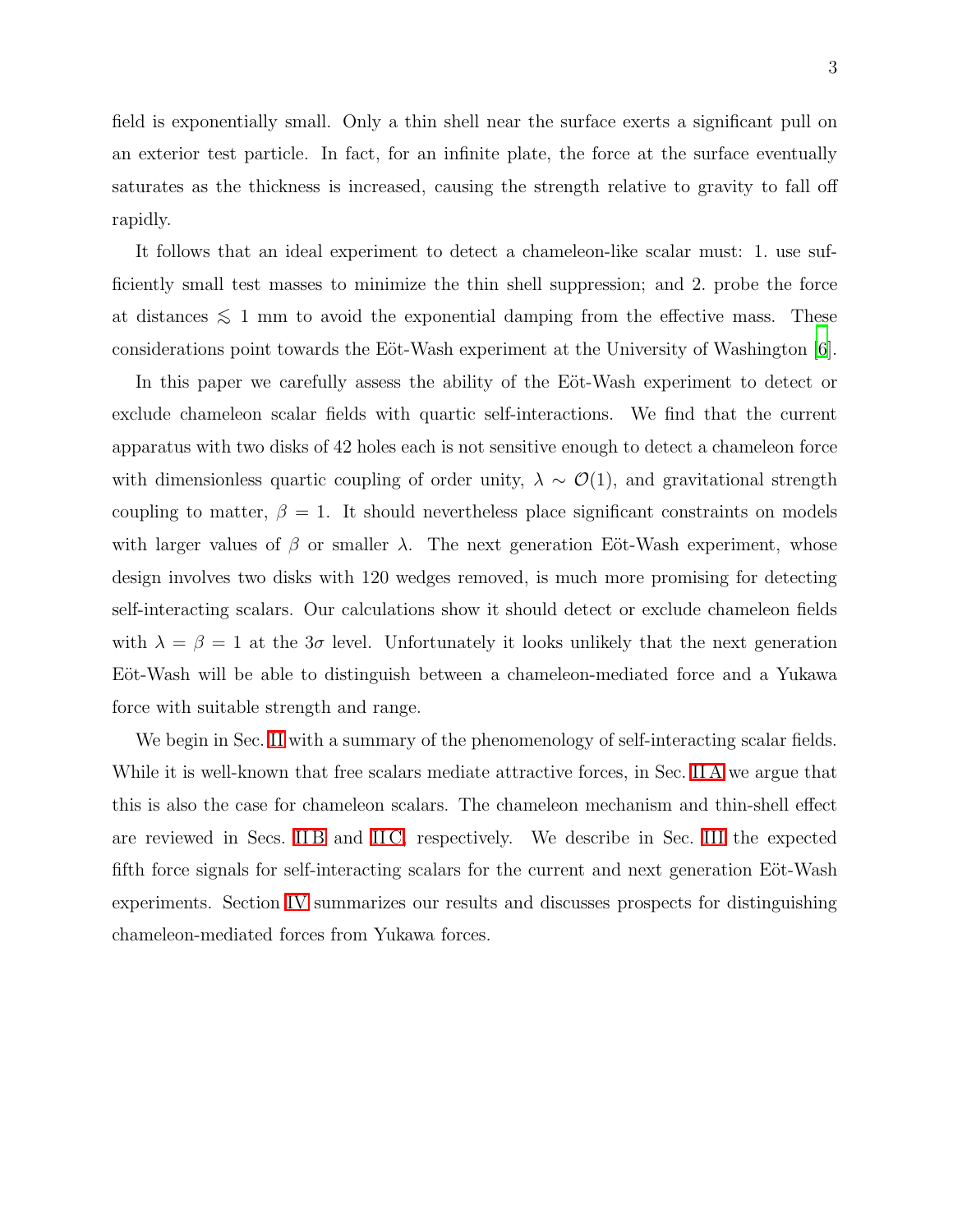# <span id="page-3-1"></span><span id="page-3-0"></span>II. PHENOMENOLOGY OF THE SELF-INTERACTING SCALAR

## A. Attractive force theorem

An intuitively appealing conjecture is that scalar-mediated forces between identical objects should always be attractive. Certainly this is true when the scalar is a free field. But is it true when the scalar can interact with itself and/or other fields? A simple analytical argument gives some support for this conjecture. To start, consider an action functional for a single scalar field of the form

<span id="page-3-4"></span>
$$
S[\phi] = \int d^4x \left[ \frac{1}{2} G(\phi) \partial_\mu \phi \partial^\mu \phi - V(\phi) \right] - \sum_{\alpha} \int_{\gamma_\alpha} m_\alpha(\phi) ds \,, \tag{1}
$$

where the sum is over all particles (e.g. atomic nuclei) which couple to the scalar. The integrals inside this sum are over the world lines  $\gamma_{\alpha}$  of these particles. The coupling of the scalar to each particle is through some  $\phi$  dependence of its mass. This dependence is typically very weak (i.e. Planck suppressed), so it is quite a mild assumption to assert that  $m_{\alpha}(\phi) > 0$  everywhere. The functions  $G(\phi)$  and  $V(\phi)$  are also assumed to be positive everywhere, except that  $V(\phi)$  must be 0 at its unique global minimum. Positivity of  $G(\phi)$ is guaranteed by unitarity, and positivity of  $V(\phi)$  is required for vacuum stability. Now consider two parallel plates that are uniform and infinite in the y and z directions and of arbitrary but finite thickness in the  $x$  direction. The plates are assumed to be identical, so that they may be exchanged by reflecting through the plane midway between them. Initially, let us say the plates are touching. Then we move each of them a distance  $a/2$  away from the other, so that the reflection symmetry is always through the plane  $x = 0$ . We wish to show that the total energy is an increasing function of the separation  $a$ : this is what it means for the force between the plates to be attractive.

The total energy per unit area for a given separation distance a and a given static scalar field configuration  $\phi = \phi(x)$  is

<span id="page-3-3"></span>
$$
\frac{H[\phi, a]}{A} = \int_{-\infty}^{\infty} dx \left[ \frac{1}{2} G(\phi)(\partial_x \phi)^2 + V(\phi) + U_1(\phi, x - a/2) + U_2(\phi, x + a/2) \right].
$$
 (2)

Here  $U_1$  and  $U_2$  account for the interactions of the plates with the scalar: if A is the area of the plates, then when  $a = 0$  we have

<span id="page-3-2"></span>
$$
U_i(\phi, x)A = \sum_{\alpha \in i} m_{\alpha}(\phi)\delta(x - x_{\alpha}), \qquad (3)
$$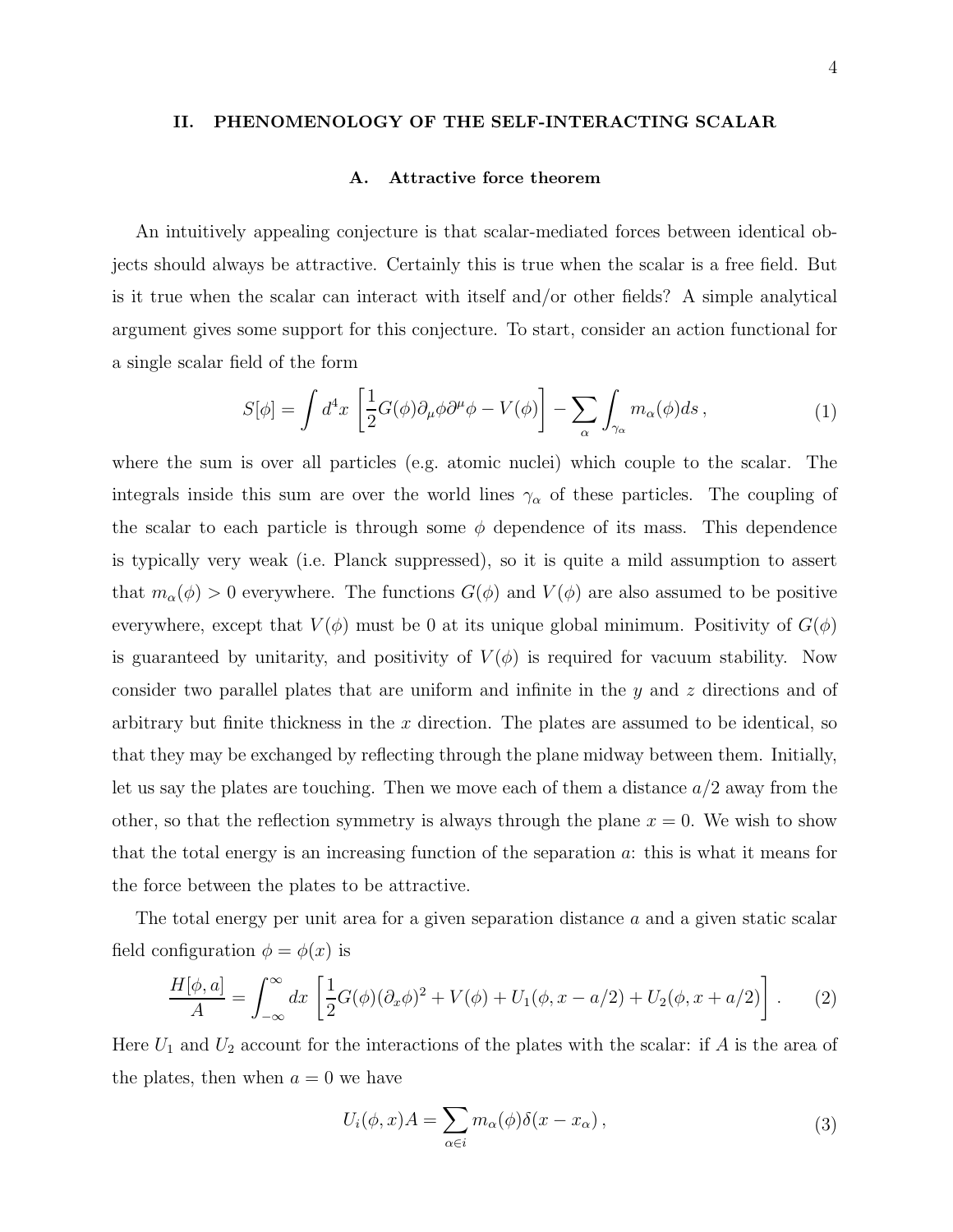

<span id="page-4-0"></span>FIG. 2: (upper left) The solid line shows the field  $\phi_2(x)$  for two plates, for a particular choice of the potential, and the dashed line shows the spliced-together field  $\phi_1^*$  $j_1^*(x)$ . (lower left) The effective potential  $V_{\text{eff}} = V(\phi) + U_1(\phi, x) + U_2(\phi, x)$  is shown for each of these fields. (right) A closeup of the Veff plot shows that the effective potential is positive in the region that is cut out. The area under the curve in this region, shaded in the plot, is the difference in energies between the two field configurations  $\phi_2$  and  $\phi_1^*$  $_{1}^{\ast}$ .

where  $x_{\alpha}$  is the x-coordinate of the position of the  $\alpha$ -th particle. The sum in [\(3\)](#page-3-2) runs over all the particles in plate  $i$ . The claim is that

<span id="page-4-2"></span>
$$
H(a)/A \equiv \min_{\phi} \min H[\phi, a]/A \tag{4}
$$

is an increasing function of a. To see this, consider  $a_1 < a_2$ . Assume that the minimum of  $H[\phi, a_2]$  is attained for  $\phi = \phi_2(x)$ . Now consider the following test function:

<span id="page-4-1"></span>
$$
\phi_1^*(x) = \begin{cases} \phi_2 \left( x + \frac{a_2 - a_1}{2} \right) & \text{for } x > 0 \\ \phi_2 \left( x - \frac{a_2 - a_1}{2} \right) & \text{for } x < 0. \end{cases}
$$
 (5)

In words, we form  $\phi_1^*$  by cutting out the center region  $\left(-\frac{a_2-a_1}{2}\right)$  $\frac{-a_1}{2}, \frac{a_2-a_1}{2}$  $\frac{-a_1}{2}$  of the minimizer  $\phi_2$ for separation  $a_2$ . This procedure is illustrated in Fig. [2\(](#page-4-0)left). Because of the assumption of reflection symmetry through the  $x = 0$  plane,  $\phi_1^*$  $i_1$  is a continuous function, but its first derivative flips sign at  $x = 0$ . Now we reason that

$$
\frac{H(a_1)}{A} \le \frac{H[\phi_1^*, a_1]}{A} = \int_{-\infty}^{-(a_2 - a_1)/2} dx \, \mathcal{H}_2(x) + \int_{(a_2 - a_1)/2}^{\infty} dx \, \mathcal{H}_2(x) \le \frac{H[\phi_2, a_2]}{A} = \frac{H(a_2)}{A},\tag{6}
$$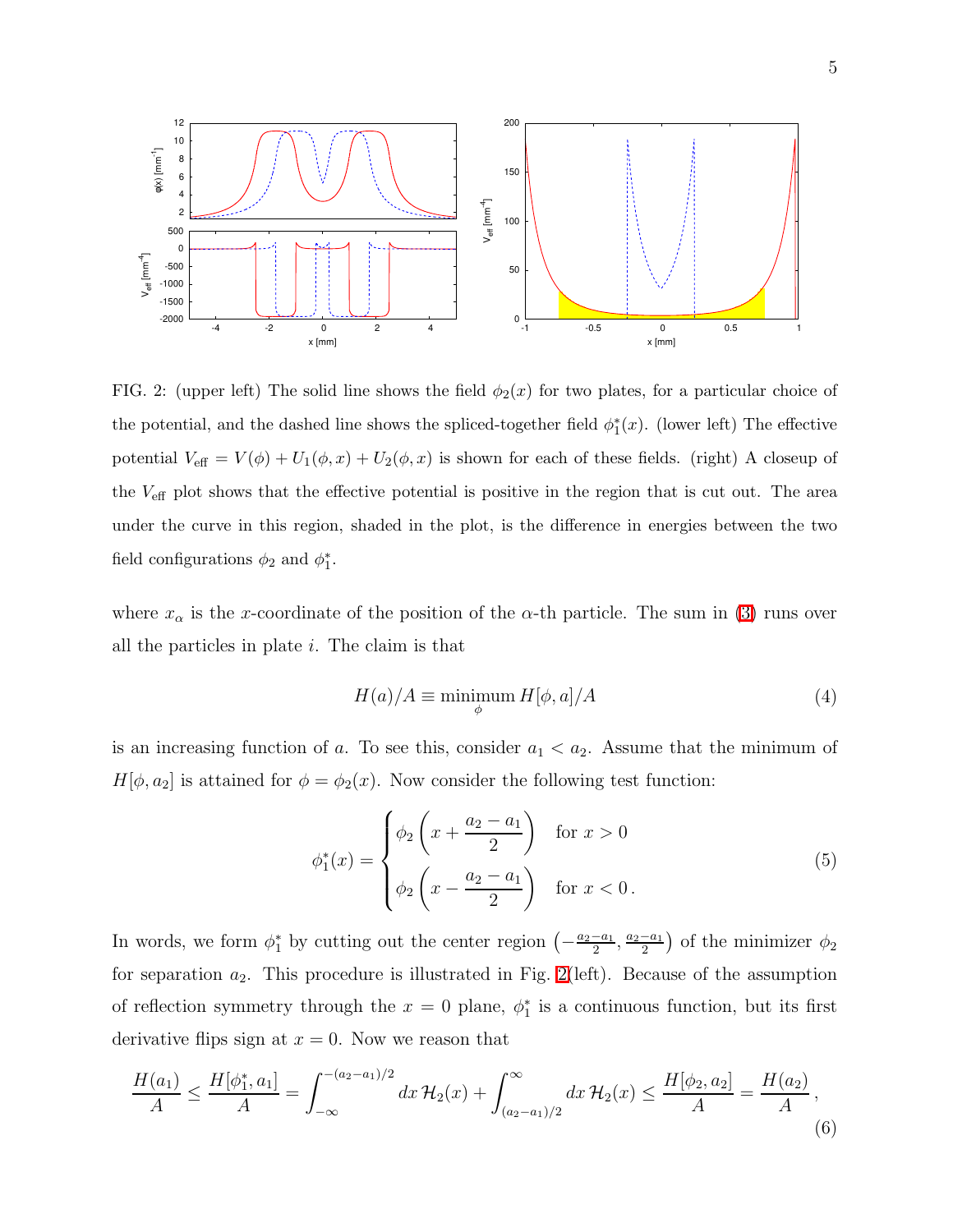<span id="page-5-4"></span>where

$$
\mathcal{H}_2(x) \equiv \frac{1}{2}G(\phi_2)(\partial_x\phi_2)^2 + V(\phi_2) + U_1(\phi_2, x - a_2/2) + U_2(\phi_2, x + a_2/2) \tag{7}
$$

is the Hamiltonian density for the field configuration  $\phi_2(x)$ . The first inequality in [\(6\)](#page-4-1) follows simply from noting that  $\phi_1^*$ <sup>\*</sup><sub>1</sub> is probably not the minimizer  $\phi_1$  for separation  $a_1$ . The next equality comes from using [\(5\)](#page-4-2). The next inequality follows from having  $\mathcal{H}_2(x) \geq 0$ everywhere. The final equality follows from the construction of  $\phi_2$ . In other words, the region between the two plates that we cut out has a positive energy, as shown in Fig. [2\(](#page-4-0)right). Removing this region lowers the total energy.

This "cutting out the middle" argument can be generalized to include more complicated source masses, as well as several scalars. Gauge fields can also be included with couplings to the scalars, provided the matter in the source masses does not couple to them in any way. The validity of the argument we have given depends on the following assumptions:

- 1. Quantum effects, such as zero-point energy, can be neglected.
- <span id="page-5-0"></span>2. The energy density is bounded from below for all possible configurations, and is positive in the region between the masses.
- <span id="page-5-1"></span>3. There exists a unique vacuum field configuration.
- <span id="page-5-2"></span>4. The two source masses are mirror images under the reflection symmetry through the  $x = 0$  plane.
- <span id="page-5-3"></span>5. Terms with derivatives higher than first order can be neglected.
- 6. The minimizing functions, e.g.  $\phi_2$  in [\(5\)](#page-4-2), must exist: that is, the minimum of  $H[\phi, a]/A$ must be attained for any fixed a.

Point [3](#page-5-0) precludes the possibility of domain wall configurations of the scalar field(s), which are undesirable for various phenomenological reasons, and which could also spoil the argument we have given by interfering with the reflection symmetry.

It should be possible to replace the assumption in Point [4](#page-5-1) with a milder one, namely that both masses should have the same sign of scalar charges (meaning that the derivatives of their masses with respect to the scalar have the same signs). More ambitiously, one might hope to show that two or more objects without reflection symmetry exert only attractive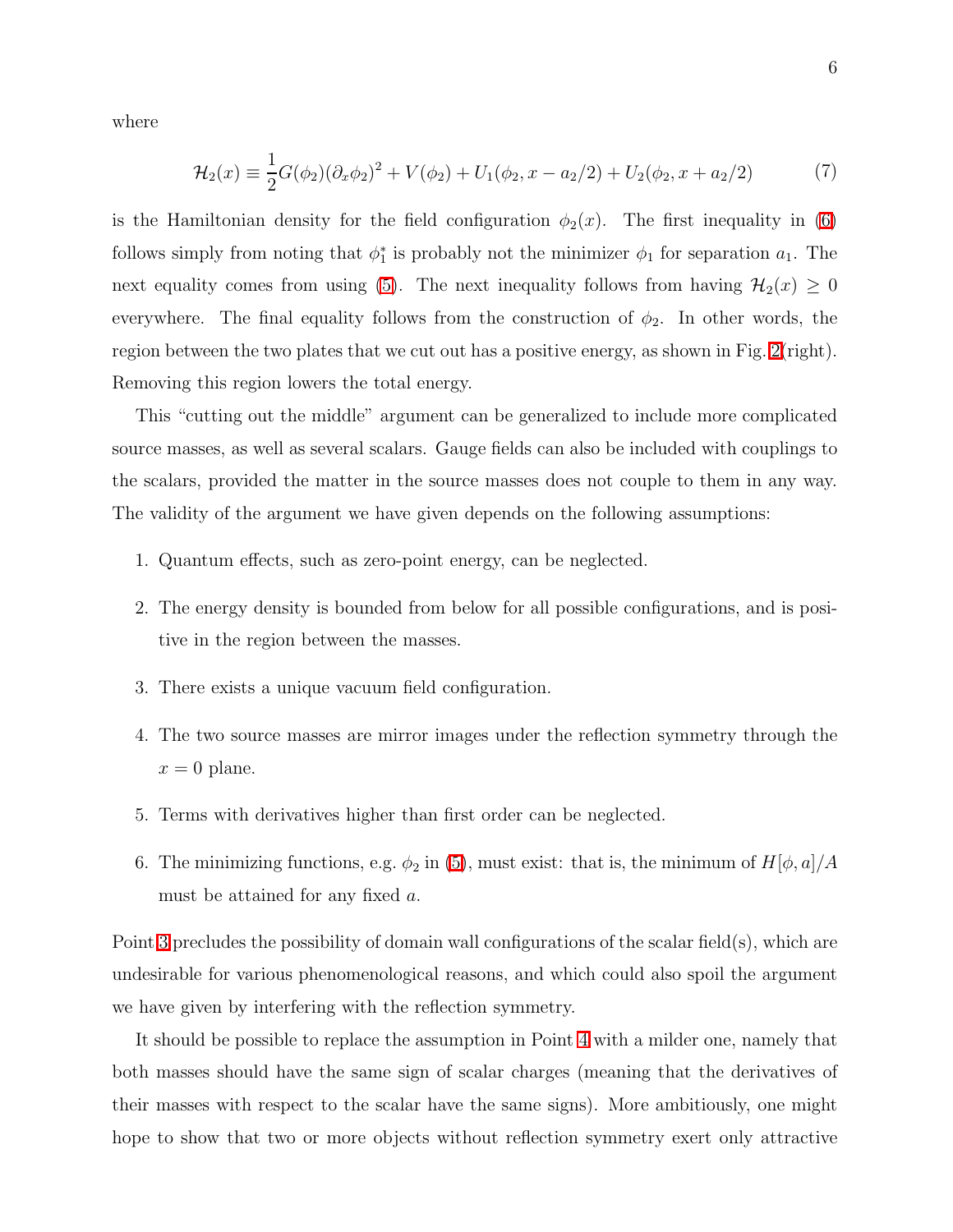forces on each other via couplings to scalar fields. But in such generalizations, it clearly becomes much less trivial to choose a good test function analogous to  $\phi_1^*$  $_{1}^{\ast}$ .

Point [5](#page-5-2) is important because the test function  $\phi_1^*$  $j_1^*(x)$  usually has a jump in its first derivative at  $x = 0$ . If  $H[\phi, a]/A$  involved  $\phi''$ , then there could be a delta function contribution to  $H[\phi_1^*$  $\binom{*}{1}$ , a]/A which is not captured by the second equality in [\(6\)](#page-4-1).

The importance of Point [6](#page-5-3) can be appreciated by considering the case of a free massless scalar with  $G(\phi) = 1$  and  $m(\phi) = m + e\phi$ . Then the energy functional [\(2\)](#page-3-3) is precisely what we would obtain from electrostatics, where  $\phi$  is the voltage and e is the electric charge. This presents an apparent paradox: we know that two positively charged plates repel, but naive application of the argument [\(6\)](#page-4-1) indicates that the plates attract. The resolution of course is that Point [6](#page-5-3) is important. A correct treatment of the electrostatic case includes planar "screening charges" at  $x = \pm \infty$ , the sum of whose charges exactly cancels the sum of the charges of the plates; otherwise the energy functional is not gauge-invariant. (Or, if one wishes to avoid gauge theoretic concepts, one could argue that without the screening charges, the scalar is drawn into runaway behavior by the like-signed plates.) If the two screening charges are equal, respecting the reflection symmetry, then the voltage is constant between the plates and has linear slope elsewhere, corresponding to constant electric fields pointing outward from the plates to infinity. The energy functional is infinite, but if it is regulated by bringing the screening charges in a little from infinity to an a-independent position, then it is simple to see from the energy functional that the plates indeed repel. Another way to say the same thing is that they are drawn outward by their attraction to the screening charges [\[8](#page-19-6)].

## <span id="page-6-0"></span>B. Chameleon mechanism

From now on, we choose a specific scalar field theory, with a mass term and a  $\phi^4$  self interaction,

$$
V(\phi) = \frac{1}{2}m_{\phi}^{2}\phi^{2} + \frac{\lambda}{4!}\phi^{4}.
$$
 (8)

As in [\[2](#page-19-2)], the masses of matter particles are assumed to be only weakly dependent on  $\phi$ ,

$$
m_{\alpha}(\phi) = m_{\alpha} \left( 1 + \frac{\beta \phi}{M_{\text{Pl}}} \right) , \qquad (9)
$$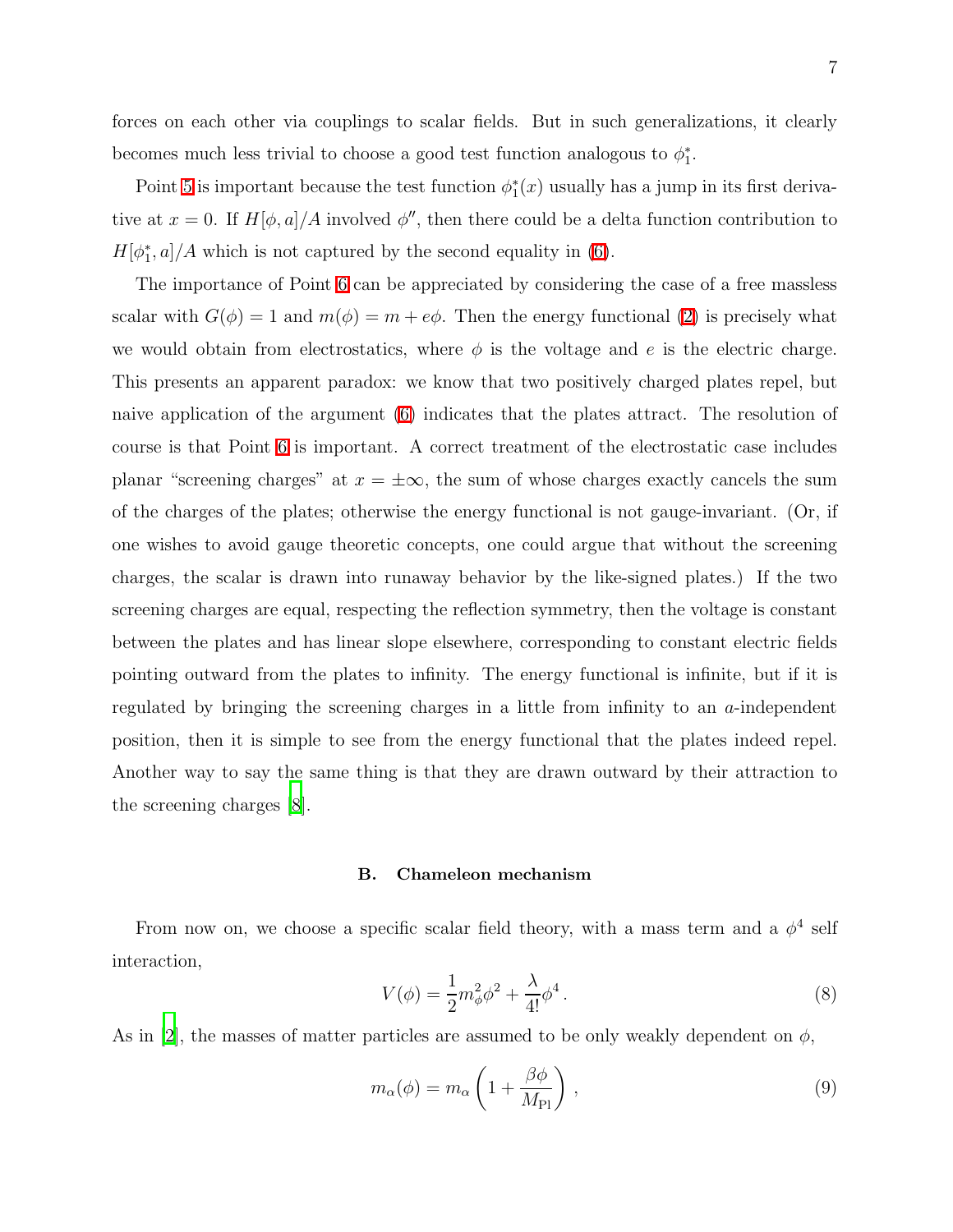where the constant  $\beta$  is assumed to be the same for all matter particles. The matter action in [\(1\)](#page-3-4) can then be written

<span id="page-7-0"></span>
$$
S_{\text{matter}}[\phi] = -\sum_{\alpha} \int_{\gamma_{\alpha}} m_{\alpha}(\phi) ds = -\int d^4 x \rho(\vec{x}) \left( 1 + \frac{\beta \phi(\vec{x})}{M_{\text{Pl}}} \right) , \qquad (10)
$$

leading to the effective potential

<span id="page-7-1"></span>
$$
V_{\text{eff}}(\phi, \vec{x}) = \frac{1}{2}m_{\phi}^{2}\phi^{2} + \frac{\lambda}{4!}\phi^{4} - \frac{\beta}{M_{\text{Pl}}}\rho(\vec{x})\phi, \qquad (11)
$$

once terms independent of  $\phi$  have been discarded. Note that the last term on the right hand side of [\(11\)](#page-7-0) becomes a Yukawa coupling term  $-\frac{\beta m}{M_D}$  $\frac{\beta m}{M_{Pl}} \bar{\psi} \psi \phi$  in the case of nonrelativistic Fermionic matter. The equation of motion resulting from [\(11\)](#page-7-0) is

$$
-\partial_{\mu}\partial^{\mu}\phi = m_{\phi}^{2}\phi + \frac{\lambda}{3!}\phi^{3} - \frac{\beta}{M_{\rm Pl}}\rho(\vec{x}) = \frac{dV_{\rm eff}}{d\phi}.
$$
 (12)

In a uniform material of nonzero density  $\rho$ , the minimum of the effective potential is shifted to positive values of  $\phi$ , and the scalar field picks up an effective mass

$$
m_{\text{eff},\rho}^{2} = \frac{d^{2}V_{\text{eff}}(\phi)}{d\phi^{2}}\bigg|_{\phi_{\rho}} = m_{\phi}^{2} + \frac{1}{2}\lambda\phi_{\rho}^{2},
$$
\n(13)

where  $\phi_{\rho}$  is the field value which minimizes the effective potential. This density dependence of the effective mass, known as the chameleon mechanism, allows the field to "hide" by decreasing its interaction length in the presence of matter. The effect is most pronounced for a massless scalar,  $m_{\phi} = 0$ , which would mediate a long-range interaction in the absence of the self interaction term. In this case, the effective length scale is given by

$$
m_{\text{eff},\rho}^{-1} = \left(\frac{2}{9}\right)^{1/6} \beta^{-1/3} \lambda^{-1/6} \left(\frac{M_{\text{Pl}}}{\rho}\right)^{1/3} . \tag{14}
$$

For  $\lambda = \beta = 1$  and  $\rho = 1$  g/cm<sup>3</sup>, this length scale is 0.13 mm. That is, the fifth force becomes negligible compared to gravity for an object of this density at distances much larger than one tenth of a millimeter.

As an example of the chameleon mechanism, consider the field near an infinite plate of uniform density and nonzero thickness, surrounded by a vacuum. This case is interesting because, for a long range interaction such as gravity, the force due to such a plate is independent of distance from the plate. Furthermore, the force due to a Yukawa interaction is known to fall off exponentially with distance from the plate (see,  $e.g., [5]$  $e.g., [5]$  $e.g., [5]$ ).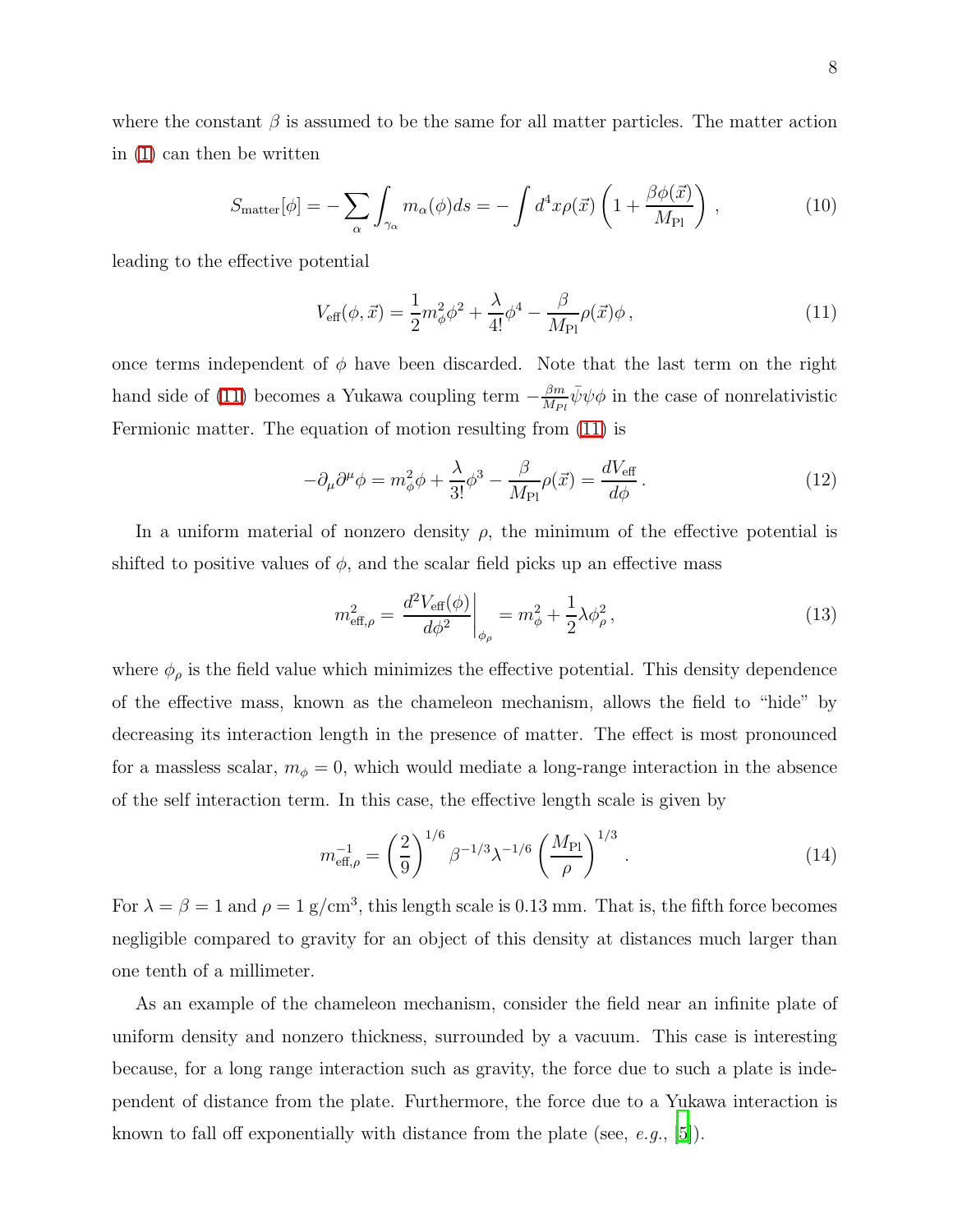

<span id="page-8-0"></span>FIG. 3: Ratio of the Yukawa force to the chameleon force due to an infinite plate of matter. The strength and length scale of the Yukawa force have been chosen so as to match the chameleon force and its first derivative at the surface of the plate,  $x = 0$ .

The equation of motion of the chameleon field simplifies to

$$
\frac{d^2\phi}{dx^2} = \frac{\lambda}{3!}\phi^3\,,\tag{15}
$$

where  $m_{\phi} = 0$ , and the x direction is assumed to be normal to the plate. The appropriate vacuum solution, satisfying the boundary condition  $\phi(\infty) = 0$  at positive infinity, is

$$
\phi(x) = \frac{\sqrt{12/\lambda}}{x - b} \,. \tag{16}
$$

Here, the parameter  $b$  is determined by the matching condition at the surface of the plate. The solution diverges at  $x = b$ , so this point must be either inside or on the other side of the plate. We note that for  $x \gg b$ ,  $\phi(x)$  is proportional to  $\lambda^{-1/2}$  and is independent of  $\beta$  as well as the density of the source plate, consistent with the results of  $[3]$ .

The chameleon-mediated fifth force felt by a test particle sitting outside the plate is

$$
F_c(x) = \int d^3x \ \beta \rho_{\text{test}} \nabla \phi = \beta m_{\text{test}} \nabla \phi = \frac{-\beta m_{\text{test}} \sqrt{12/\lambda}}{(x - b)^2} \,. \tag{17}
$$

It is evident that, although the gravitational force on the test particle remains constant with increasing x, the fifth force falls off as  $x^{-2}$  far from the plate. The self interaction transforms the fifth force due to  $\phi$  from a long-range interaction into a short-range one.

Another useful comparison is between the chameleon force and the Yukawa force, as shown in Fig. [3.](#page-8-0) The strength and characteristic length of the Yukawa force  $F_Y(x)$  have been chosen such that  $F_Y(0) = F_c(0)$  and  $F'_Y$  $Y'_Y(0) = F'_c$  $c'(0)$ , where the surface of the plate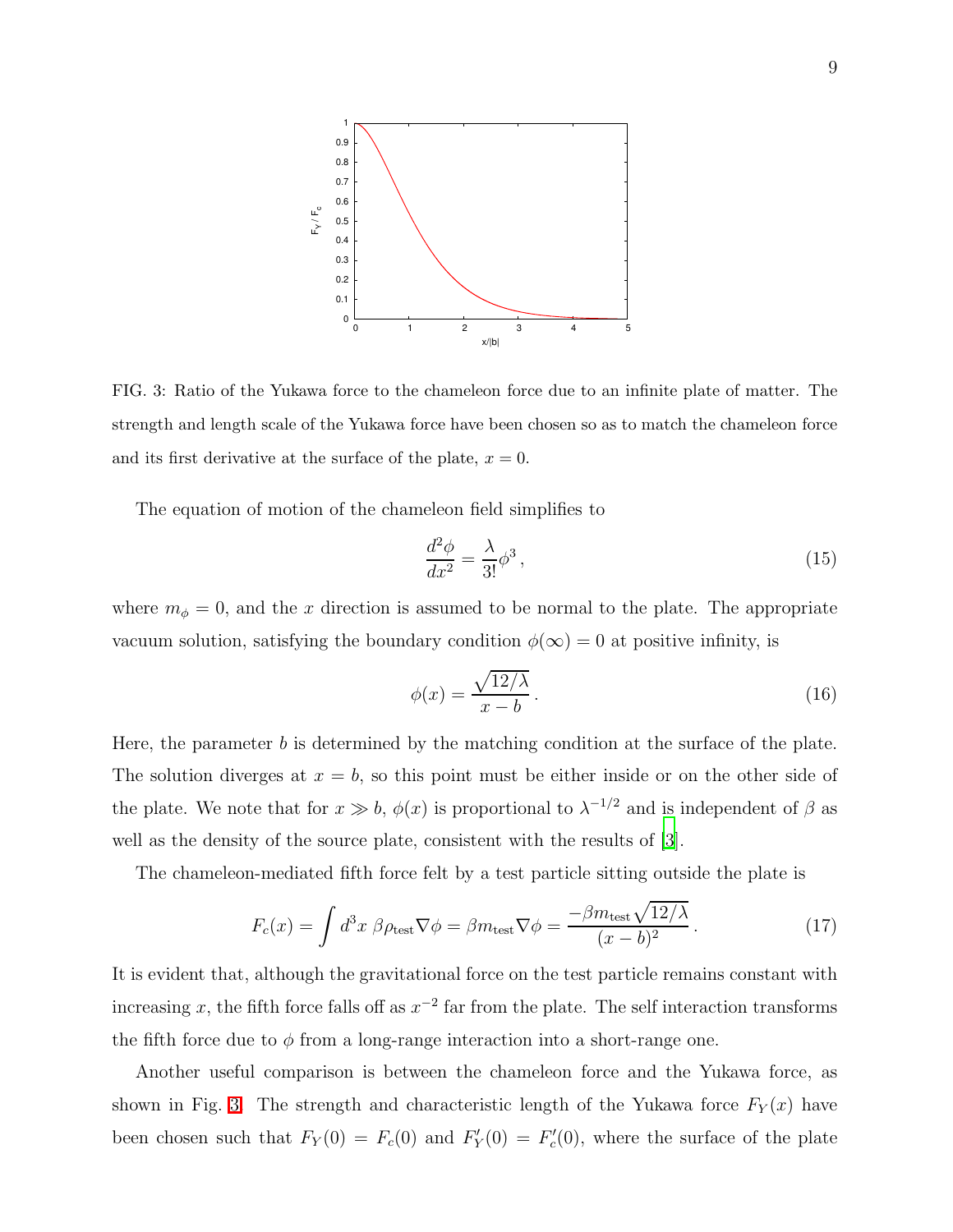is assumed to be at  $x = 0$ . Figure [3](#page-8-0) shows that  $F_Y(x)$  falls off much more rapidly than  $F_c(x)$  at distances  $x \geq |b|$ . It will be shown in Sec. IIC that, for a sufficiently thick plate,  $F_c(x)$  is independent of the plate thickness. In this case, the only remaining length scale in the problem is  $m_{\text{eff},\rho}^{-1}$ , so by dimensional analysis,  $|b| \sim m_{\text{eff},\rho}^{-1}$ . Therefore, the Yukawa force becomes substantially weaker than the chameleon force at distances of the order of the chameleon mass scale inside the test mass.

## <span id="page-9-0"></span>C. Thin shell effect

For a massless scalar,  $m_{\phi} = 0$ ,  $V_{\text{eff}}$  has a minimum  $dV_{\text{eff}}/d\phi = 0$  only if the field has a self interaction,  $\lambda \neq 0$ . That is, for  $m_{\phi} = \lambda = 0$ , in an infinitely large material,  $\phi$  will rise without bound, just like the gravitational potential in an infinitely large, uniform-density sphere. The self-interaction cuts off this increase at some maximum field value  $\phi_{\rho}$ , within a few scale lengths  $m_{\text{eff},\rho}^{-1}$  of the edge of the material. As a result, only the thin shell of material near this edge contributes to the field value outside the material. Since the fifth force felt by a test particle outside the material is proportional to the gradient of the field, the test particle will only feel a fifth force from the thin shell of material, rather than the bulk; this is known as the thin shell effect.

The thin shell effect is illustrated in Fig. [4.](#page-10-0) Evidently, once the thickness of the plate has grown to a few times the scale length  $m_{\text{eff},\rho}^{-1}$ , any further increases in thickness leave the field outside the plate essentially unaffected. Since the fifth force on a test particle is proportional to the gradient of the field, the fifth force saturates for plate thicknesses a few times  $m_{\text{eff},\rho}^{-1}$ . Meanwhile, the gravitational force on the test particle continues to grow linearly with the plate thickness, causing the ratio of the fifth force  $F_{\phi}$  to the gravitational force  $F_{\text{grav}}$  to fall off rapidly, as shown in Fig. [5.](#page-11-1)

## D. Applicability of the uniform density approximation

The above discussions of the phenomenology of the self interacting scalar field have treated the sources of the field as objects of uniform density. Since actual matter consists of a lattice of atoms or molecules, and since the equation of motion [\(12\)](#page-7-1) of the self-interacting scalar is nonlinear, one may question the validity of approximating matter as a substance of uniform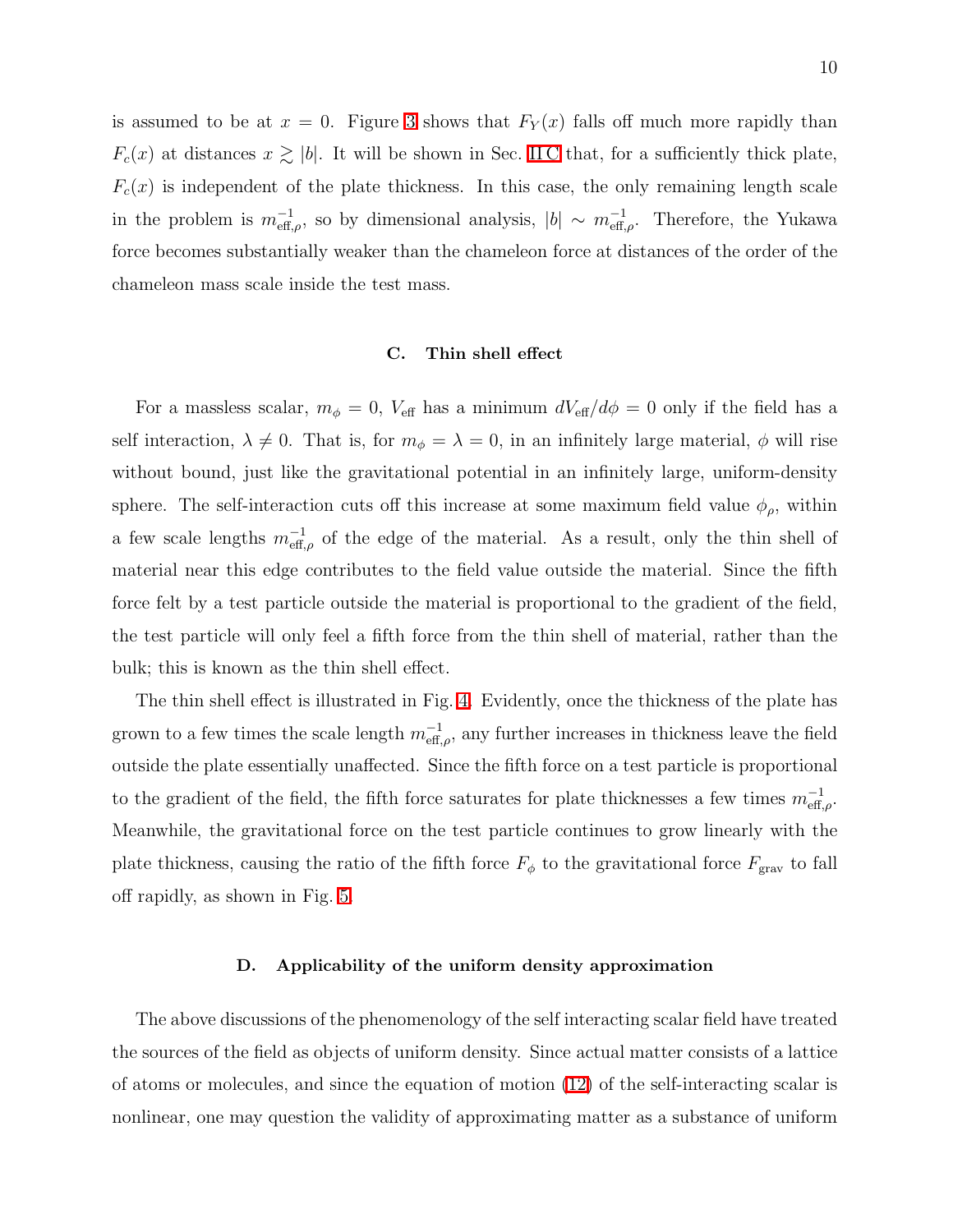

<span id="page-10-0"></span>FIG. 4:  $\phi(x)$  for several infinite plates, of various thicknesses, lined up so that their rightmost edges are at  $x = 0$ . The density inside each plate is 1 g/cm<sup>3</sup>, and the density outside is 10<sup>-3</sup> g/cm<sup>3</sup>.

density. Ref. [\[7\]](#page-19-7) shows that this approximation is indeed valid, provided that the length scale  $m_{\text{eff},\rho}^{-1}$  is much larger than the interatomic separation. The weak dependence of  $m_{\text{eff},\rho}^{-1}$ on  $\beta$  means that this condition is only violated for  $\beta$  many orders of magnitude greater than unity.

#### E. Summary of chameleon properties

We have seen that a self-interacting scalar field with a gravitation-strength Yukawa coupling to matter tends to give rise to an attractive force. In a medium of density  $\rho$ , it acquires a length scale  $m_{\text{eff},\rho}^{-1}$ , turning the chameleon-mediated fifth force into a short range interaction. Furthermore, the chameleon force between two objects much larger than  $m_{\text{eff},\rho}^{-1}$  couples only to a thin outer shell on each object.

Such a field is particulary difficult to observe. The chameleon fifth force falls off rapidly with distance, so an experiment must be able to test gravity at separations less than  $m_{\text{eff},\rho}^{-1} \sim$ 0.1mm. Furthermore, the chameleon "sees" only a shell of thickness  $m_{\text{eff},\rho}^{-1}$ , so the experiment must use test masses not much larger than  $m_{\text{eff},\rho}^{-1}$ . Finally, the experiment must be sensitive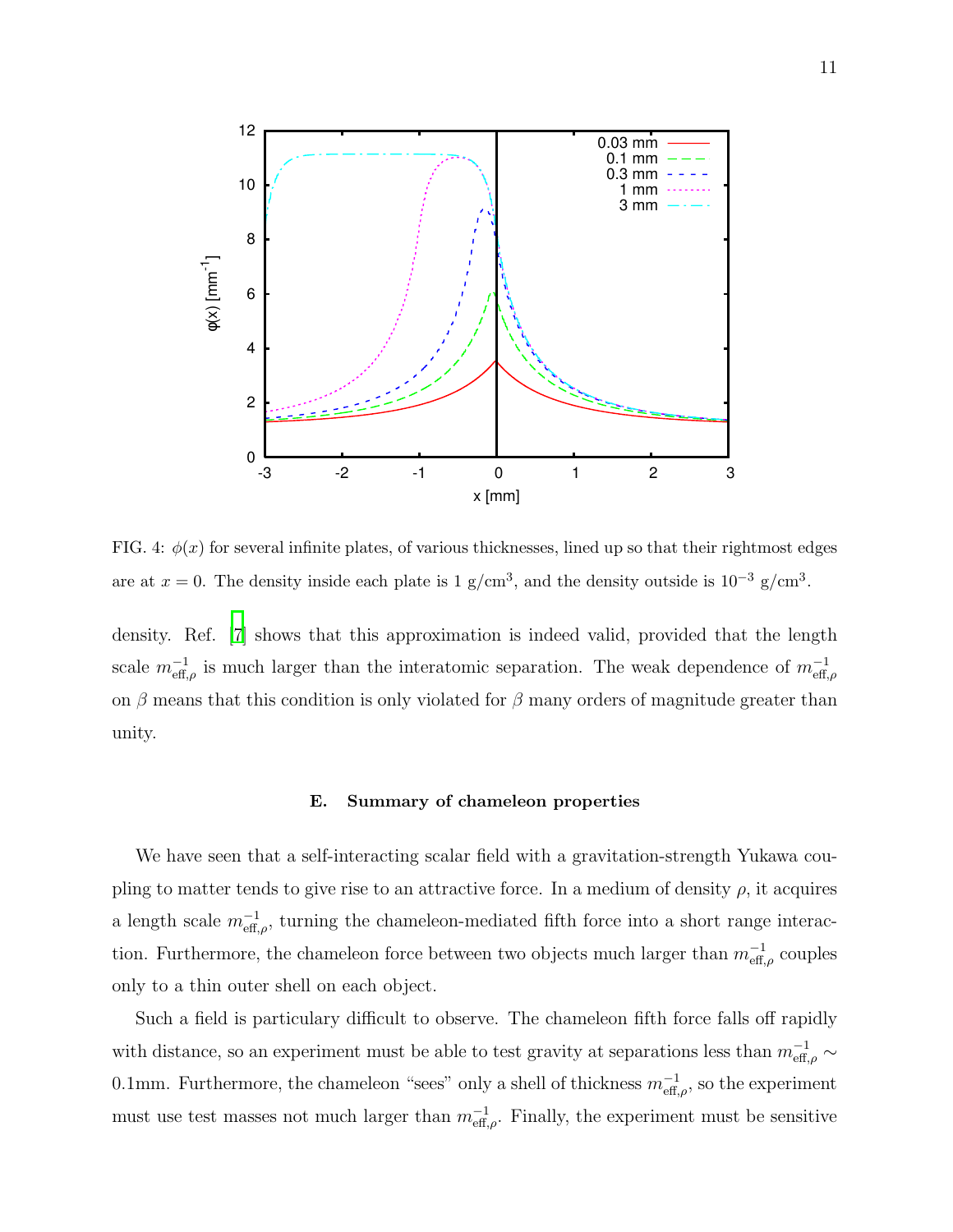

<span id="page-11-1"></span>FIG. 5: Saturation of the fifth force. (top) The force on the test particle per unit mass approaches a maximum value as the plate thickness exceeds  $m_{\text{eff},\rho}^{-1}$ . (bottom) The gravitational force on the test particle continues to grow, so that the fifth force is only a small correction to gravity for large objects.

<span id="page-11-0"></span>enough to detect fifth forces with  $\alpha \sim 1$ . Given these constraints, the Eöt-Wash experiment, at the University of Washington, is a promising tool for detecting the chameleon.

# III. CHAMELEON PREDICTIONS FOR THE EÖT-WASH EXPERIMENT

## A. The Eöt-Wash experiment

The Eöt-Wash experiment  $[6]$  uses two parallel disks to search for short-range deviations from the gravitational inverse square law. The upper disk serves as a torsion pendulum, and the lower disk, the "attractor", rotates slowly below the pendulum. In the current Eöt-Wash experiment, each of the disks has 42 holes in it, at regular intervals, as sketched in Fig. [6\(](#page-12-0)left). As the holes in the attractor disk rotate past those in the pendulum, the pendulum experiences a torque that tends to line up the two sets of holes. By comparing the torque on the pendulum to that expected for purely Newtonian gravity, Eöt-Wash can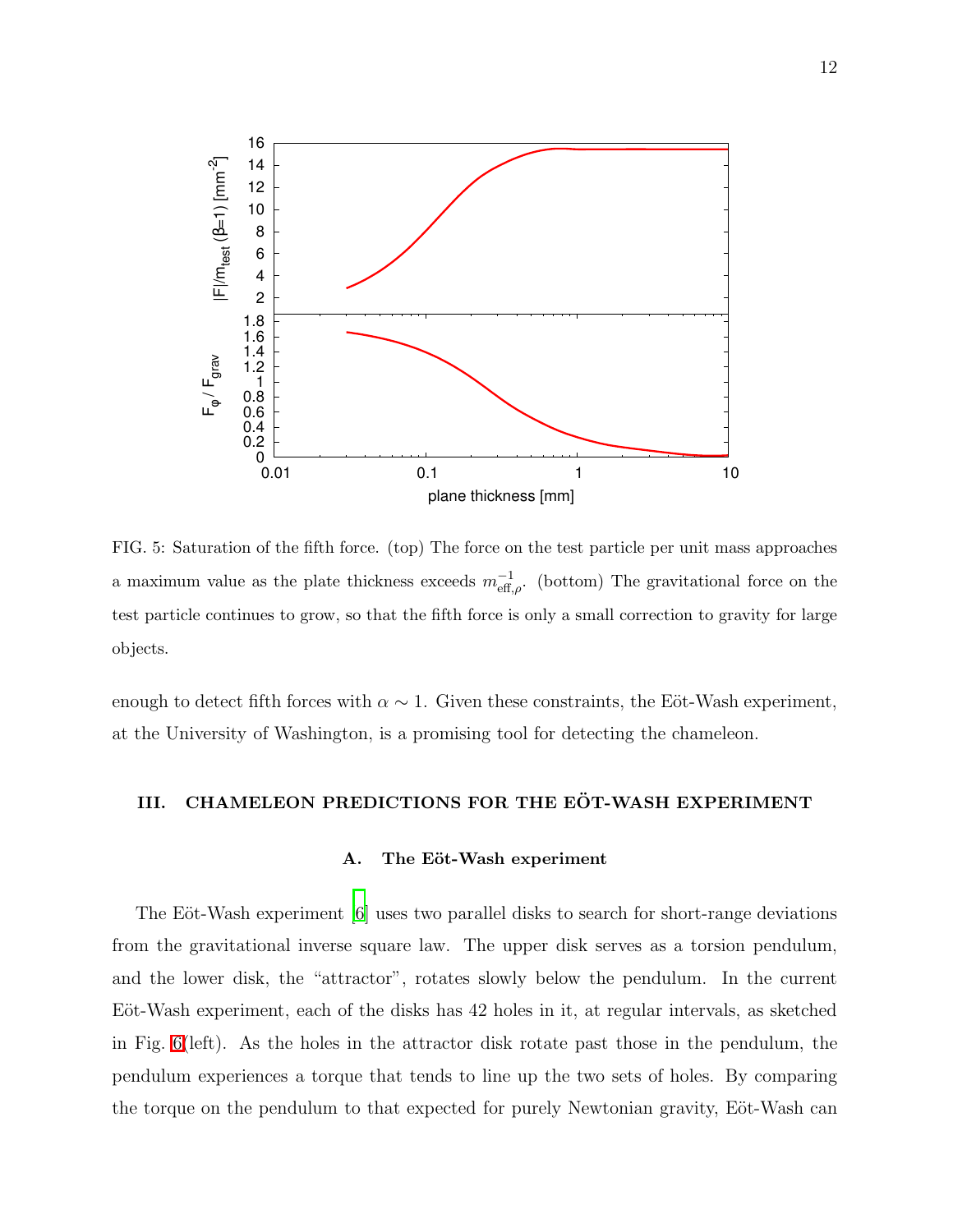

<span id="page-12-0"></span>FIG. 6: Sketches of the current (left) and next-generation (right) Eöt-Wash disks (not to scale). search for deviations from the inverse square law.

Although work is in progress using the current apparatus, the E $\ddot{o}t$ -Wash group has already begun to construct a next-generation apparatus. Rather than a series of holes on the pendulum and attractor disks, each of the next-generation disks will have a 120-fold symmetric pattern of wedges, as shown in Fig. [6\(](#page-12-0)right). That is, each disk will resemble a pie carved into 240 equal slices, with every other slice removed, and with a circular region excised from the center.

#### B. Solving the field equations

The equation of motion of  $\phi$  cannot be solved exactly for complicated density configurations such as the Eöt-Wash pendulum and attractor disks. In order to predict the form of the chameleon fifth force observable by Eöt-Wash, numerical computations must be used. The approach used here is to discretize space into a three-dimensional lattice,  $\{(x, y, z)\}\rightarrow \{(x_i, y_j, z_k)|1 \leq i \leq N_x, 1 \leq j \leq N_y, 1 \leq k \leq N_z\}.$  The field  $\phi(x, y, z)$  is replaced by the quantities  $\phi_{ijk} = \phi(x_i, y_j, z_k)$ . On this lattice, the approximate Hamiltonian is a function of the  $\phi_{ijk}$ s,

$$
H \approx \sum_{i,j,k} \left[ \frac{1}{2} \left( \left( \frac{\Delta \phi}{\Delta x} \right)^2 + \left( \frac{\Delta \phi}{\Delta y} \right)^2 + \left( \frac{\Delta \phi}{\Delta z} \right)^2 \right) + \frac{1}{2} m_\phi^2 \phi_{ijk}^2 + \frac{\lambda}{4!} \phi_{ijk}^4 - \beta \rho_{ijk} \phi_{ijk} \right] \Delta x \Delta y \Delta z,
$$
\n(18)

where  $\rho_{ijk} = \rho(x_i, y_j, z_k)$ , and  $\Delta\phi/\Delta x$ , etc. are numerical derivatives.

Recall that, for static mass distributions, the field which minimizes the Hamiltonian also solves the field equation [\(12\)](#page-7-1). If the lattice has  $N_x$ ,  $N_y$ , and  $N_z$  points in the x, y, and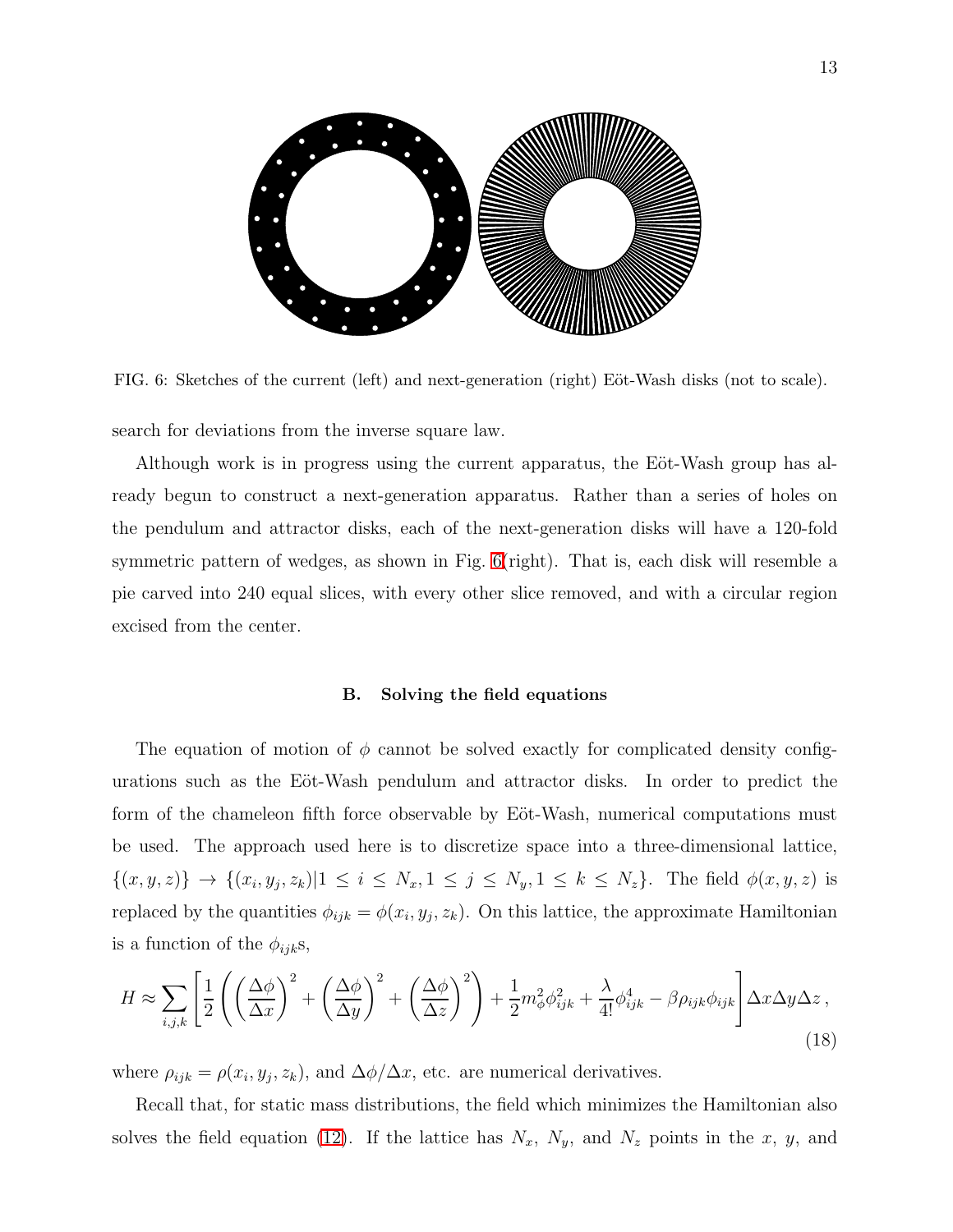

<span id="page-13-0"></span>FIG. 7: Contour plots of an attractor wedge moving past a pendulum wedge. The coordinates  $x$  and  $z$  represent the tangential and vertical directions, respectively, and the coloring represents the value of  $\phi(x, z)$  in mm<sup>-1</sup>. The four plots correspond to rotation angles of  $\theta = 0$  (top left),  $\theta = \pi/180$  (top right),  $\theta = \pi/90$  (bottom left), and  $\theta = \pi/60$  (bottom right).

z directions, respectively, then the Hamiltonian is a function of  $N_xN_yN_z$  variables. The gradient of H can be calculated by differentiating with respect to reach  $\phi_{ijk}$ , so H may be minimized using a conjugate gradient algorithm. Initial conditions are specified by choosing each  $\phi_{ijk}$  from a uniform random distribution between 0 and  $\phi_{\rho}$  for the material making up the pendulum and attractor disks.

In order to simplify the computation, we consider one single hole (or wedge) on the attractor disk moving past one hole (or wedge) on the pendulum disk at a time. Also, in the case of the next-generation apparatus with 120 wedges, we replace the wedges by rectangular slabs, giving the problem more symmetry and speeding up the computations. Contour plots of the field for the next-generation apparatus, with the attractor at several different angles with respect to the pendulum, are shown in Fig. [7.](#page-13-0)

From these computations, the force  $F(\theta)$  of one attractor hole (or wedge) on one pendulum hole (or wedge) can be computed as a function of angle. The next attractor hole is at an angle  $\theta_0$  relative to the first hole, and exerts a force in the opposite direction. Neglecting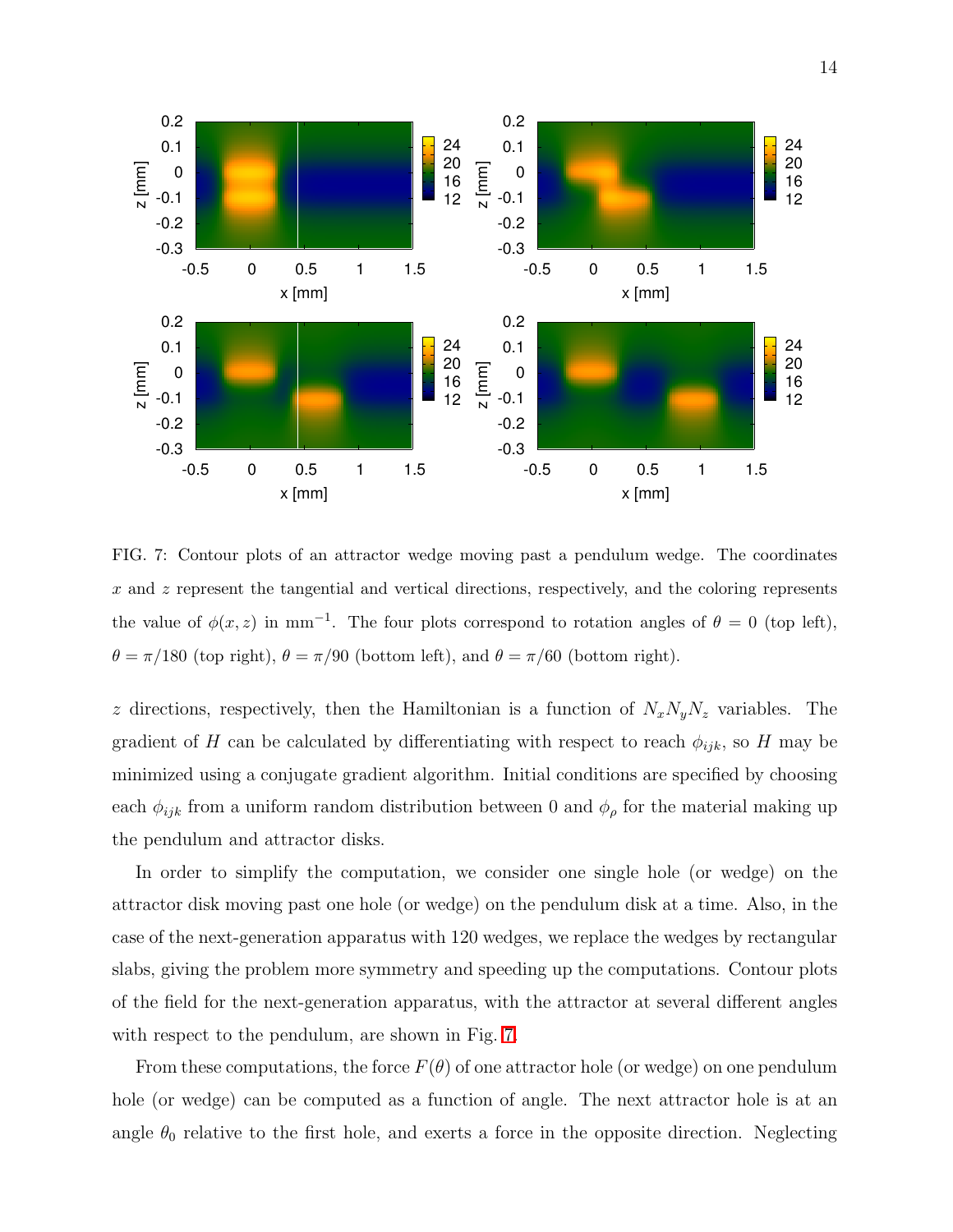| approximation                    | fractional error introduced |
|----------------------------------|-----------------------------|
| thin foil layer                  | 0.039                       |
| decrease lattice spacing         | 0.013                       |
| force from nearby wedges         | 0.0042                      |
| wedges vs. rectangular slabs     | 0.0011                      |
| two attractor wedges (nonlinear) | 0.00021                     |
| spurious torque at $\theta = 0$  | 0.00002                     |
| change random number seed        | 0.00001                     |
| total                            |                             |

<span id="page-14-0"></span>TABLE I: Summary of errors introduced due to approximations used in the computation.



<span id="page-14-1"></span>FIG. 8: Two different approximations to the wedge.

any nonlinear effects between these two holes, which are separated by many times the length scale  $m_{\text{eff},\rho}^{-1}$ , the force on the pendulum due to both holes is  $F(\theta) - F(\theta_0 - \theta)$ . Multiplying by the radius, and by the number of pendulum holes, gives the torque on the pendulum as a function of angle.

# C. Approximations in the computation

Table [I](#page-14-0) summarizes the errors introduced into the final computed torque, in the nextgeneration Eöt-Wash apparatus, by various computational approximations. The two largest are the following:

- *thin foil layer*. The largest error comes from neglecting the thin layer of BeCu foil between the pendulum and attractor disks, which is necessary to isolate the two disks electrically. Including this layer in the computation lowers the torque by about four percent.
- decrease lattice spacing. Halving the lattice spacing in each direction changes the computed torque by approximately one percent.

All other approximations lead to errors of less than one percent: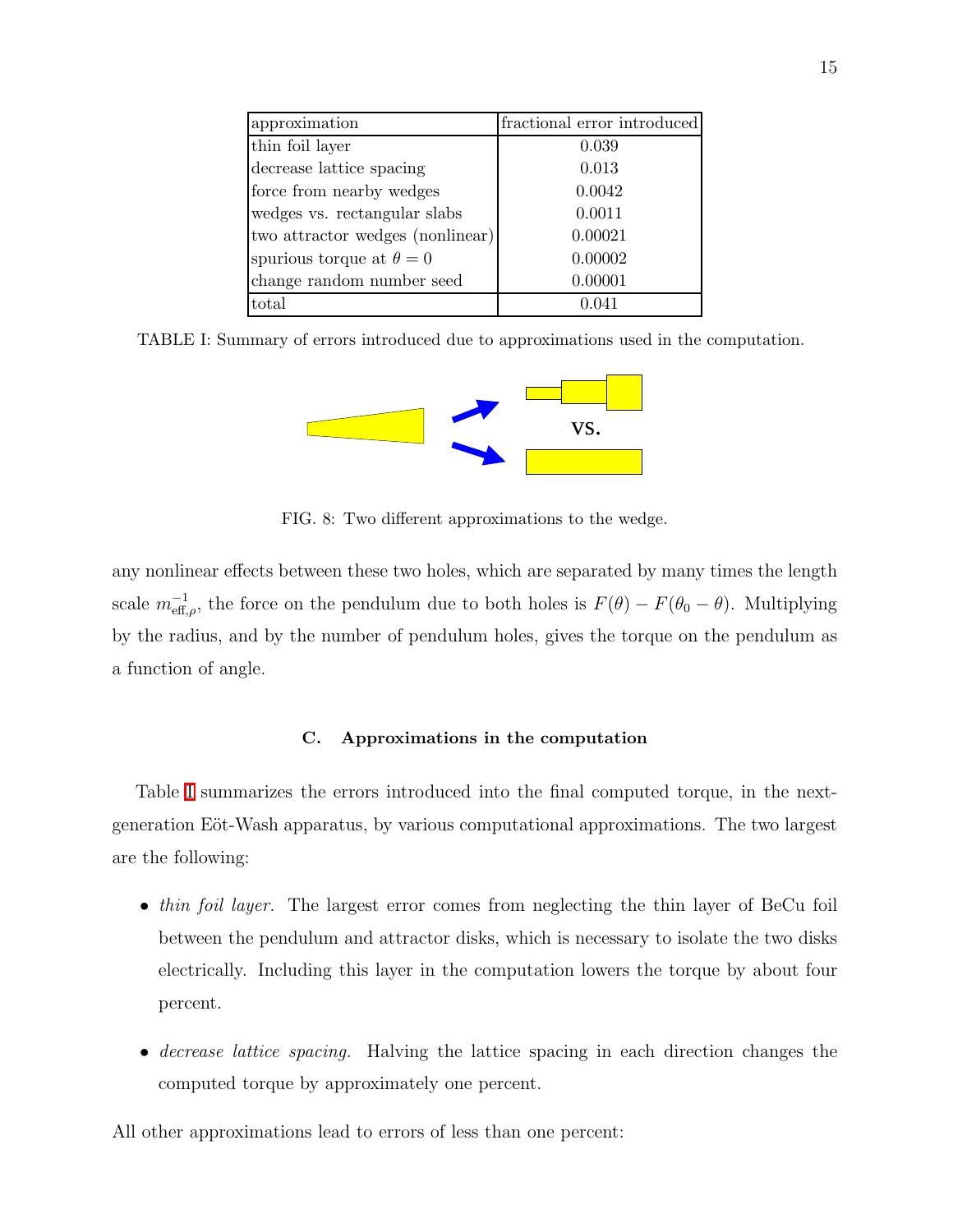- *force from nearby wedges.* Forces on the pendulum wedge due to all but the two closest attractor wedges were neglected. An estimate of the error introduced is the force due to the third closest attractor wedge, whose magnitude is just 0.4% of the combined force due to the first two wedges.
- wedges vs. rectangular slabs. Our computation approximated each wedge in the nextgeneration apparatus as a rectangular slab. This approximation may be improved by using three slabs, with widths corresponding to the inner, central, and outer radii of the disk, as shown in Fig. [8.](#page-14-1) The error listed in Table [I](#page-14-0) is the difference between these two approximations.
- two attractor wedges (nonlinear contribution). Since the field equation is nonlinear, one may object to our approximation of the force from two wedges,  $F_2(\theta) \approx F(\theta) F(\theta_0-\theta)$ . However, since the two are separated by a distance much greater than  $m_{\text{eff},\rho}^{-1}$ , this approximation should introduce only a tiny error; this expectation was verified computationally.
- *spurious torques*. We tested for the convergence of the Hamiltonian minimization by computing the residual torque at  $\theta = 0$ , and by measuring the change in torque when initial conditions were chosen using a new random number seed; both spurious torques were negligible.

Combining all of the above errors in quadrature results in a total error of four percent.

We note that the above error estimates apply to the region of parameter space around  $\beta \sim 1$  and  $\lambda \sim 1$ . Ref. [\[7](#page-19-7)] points out that, for  $\beta$  a few orders of magnitude greater than unity, the length scale  $m_{\text{eff},\rho}^{-1}$  becomes smaller than the thickness of the foil layer between the pendulum and attractor. This allows the field to reach its maximum value inside the foil, so that the foil screens any variations in the fifth force on the pendulum as the attractor disk rotates. Therefore, the Eöt-Wash experiment will be insensitive to chameleon scalars with  $\beta$  a few orders of magnitude greater than unity.

## D. Computed torques

Eöt-Wash will Fourier transform the measured torque,  $N(\theta) = \sum N_n \sin(n\theta)$ , and will report the first three Fourier coefficients not required to be zero by symmetry,  $N_J$ ,  $N_{2J}$ ,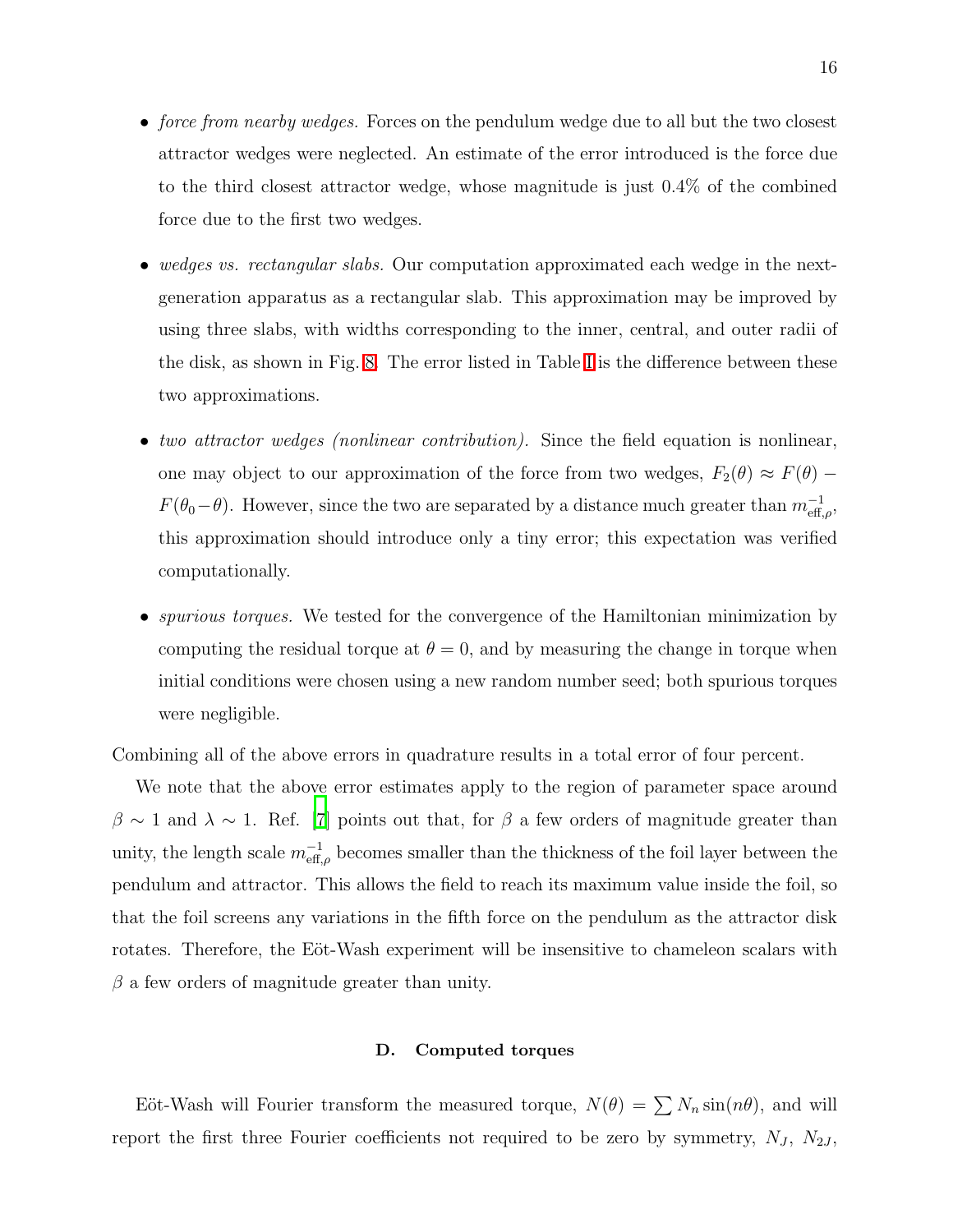

<span id="page-16-0"></span>FIG. 9: (left) Torque vs. rotation angle for current  $(42 \text{ hole})$  Eöt-Wash apparatus. The torque is shown for several values of  $\beta$ ,  $\lambda$ , and pendulum-attractor separation  $\Delta z$ . (right) Torque vs. rotation angle for next-generation (120 wedge) Eöt-Wash apparatus, with  $\beta = \lambda = 1$  and  $\Delta z = 60 \mu$ m.

and  $N_{3J}$ . Here, J is the degree of rotational symmetry of the pendulum and attractor disks;  $J = 21$  for the current apparatus, and  $J = 120$  for the next-generation apparatus.  $N_J \sin(J\theta)$  is simply a sine wave with a period equal to  $\theta_0 = 2\pi/J$ , the angular distance between adjacent wedges. Adding  $N_{2J} \sin(2J\theta)$ , with  $N_{2J} \ll N_J$ , shifts the first peak of the sine curve to the left, and adding  $N_{3J} \sin(3J\theta)$ , with  $N_{3J} \ll N_{120}$ , flattens the top of the sine curve. Thus Eöt-Wash will be sensitive to two features of the shape of the torque curve  $N(\theta)$ , in addition to its amplitude.

The torque for the 42-hole apparatus is shown in Fig. [9\(](#page-16-0)left), for various values of the pendulum-attractor separation  $\Delta z$ , and the couplings  $\beta$  and  $\lambda$ . Eöt-Wash is expected to probe separations as low as  $\Delta z = 60 \mu$ m. Since the Eöt-Wash uncertainty in torque at these values of  $\Delta z$  is approximately 0.1 fNm, the chameleon with  $\beta = \lambda = 1$  will be invisible to this apparatus. However, the primary Fourier coefficient scales as  $N_{21} = 0.11 \beta^{0.91} \lambda^{-0.55}$  near  $\beta = \lambda = 1$ . If  $\beta$  is larger than unity by a factor of a few, or if  $\lambda \approx 1/10$ , then Eöt-Wash should be able to detect the chameleon.

The next-generation Eöt-Wash apparatus, with 120 wedges, will be several times more sensitive to the chameleon-mediated fifth force. This should allow the detection of a chameleon with  $\beta = \lambda = 1$  at the 3 $\sigma$  level, as shown in Fig. [9\(](#page-16-0)right). It is evident from the plot of  $N(\theta)$  in Fig. [9\(](#page-16-0)right) that the torque is approximately a sine wave  $\sin(120\theta)$  with a flattened top. The three Fourier coefficients are shown in Fig. [10](#page-17-1) as functions of  $\Delta z$ . Note, first, that  $N_{120}$  falls off rapidly with increasing  $\Delta z$ . The chameleon will be detectable at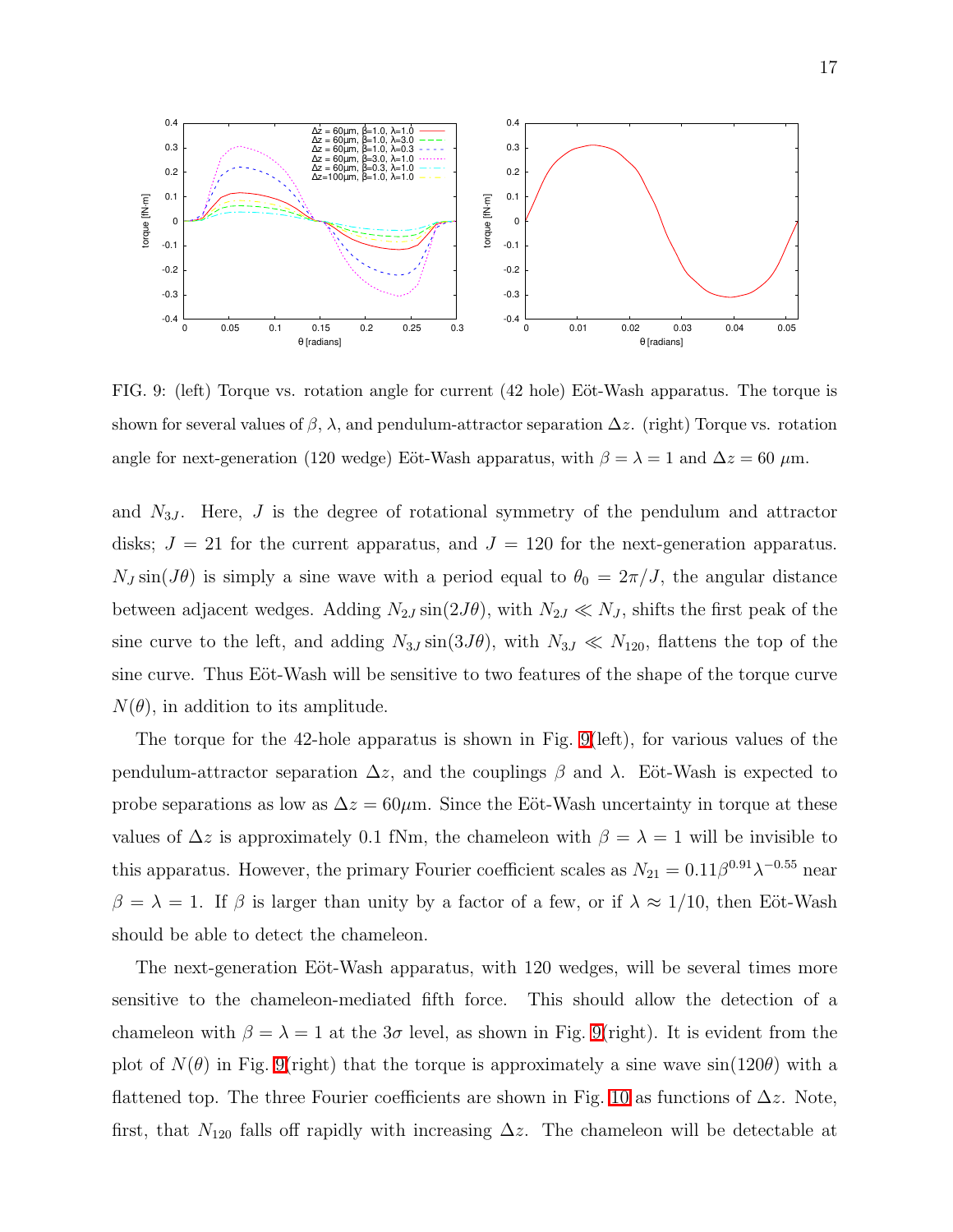

<span id="page-17-1"></span>FIG. 10: Fourier coefficients of the torque vs.  $\Delta z$  for the next-generation apparatus. (left)  $N_{120}$ . (right)  $N_{240}/N_{120}$  and  $N_{360}/N_{120}$ .

the  $2\sigma$  level only below  $\Delta z \approx 0.1$ mm. Also note that the ratio of  $N_{360}$  to  $N_{120}$  drops with increasing  $\Delta z$ . That is, the peak becomes less flattened with increasing separation. Unfortunately,  $N_{360}$  is too small to be detectable for  $\beta = \lambda = 1$ . The two Fourier coefficients scale with the coupling constants as  $N_{120} = 0.38 \beta^{1.34} \lambda^{-0.33}$  fNm and  $N_{360} = 0.031 \beta^{1.68} \lambda^{-0.16}$  fNm at  $\Delta z = 0.05$  mm, and  $N_{120} = 0.20 \beta^{1.22} \lambda^{-0.39}$  fNm and  $N_{360} = 0.0087 \beta^{1.68} \lambda^{-0.16}$  fNm at  $\Delta z = 0.1$  mm, so there is some possibility that this peak flattening will be seen for large  $\beta$ .

## <span id="page-17-0"></span>IV. CONCLUSION

We have shown that a chameleon field with a quartic self interaction mediates an attractive force, which falls off rapidly with separation between two massive objects, and is sensitive only to the outer shell of matter in a large object. Given the size of its test masses and the length scales that it probes, the Eöt-Wash experiment is a promising instrument for searching for this fifth force. For unit values of the matter coupling constant  $\beta$  and the quartic coupling constant  $\lambda$ , the current Eöt-Wash apparatus is not expected to find evidence for the chameleon fifth force. However, the experiment is capable of constraining a very interesting region of parameter space; the expected chameleon signal  $N_{21} = 0.11 \beta^{0.91} \lambda^{-0.55}$ will be detectable for certain values of  $\beta$  and  $\lambda$  not much different from unity.

The next-generation Eöt-Wash experiment will be several times more sensitive to chameleon-mediated fifth forces. We expect Eöt-Wash to detect, or to rule out, a chameleon force with unit couplings at the  $3\sigma$  level. If a small-scale deviation from Newtonian gravity is observed, this deviation may be compared to our predictions for  $\beta = \lambda = 1$  in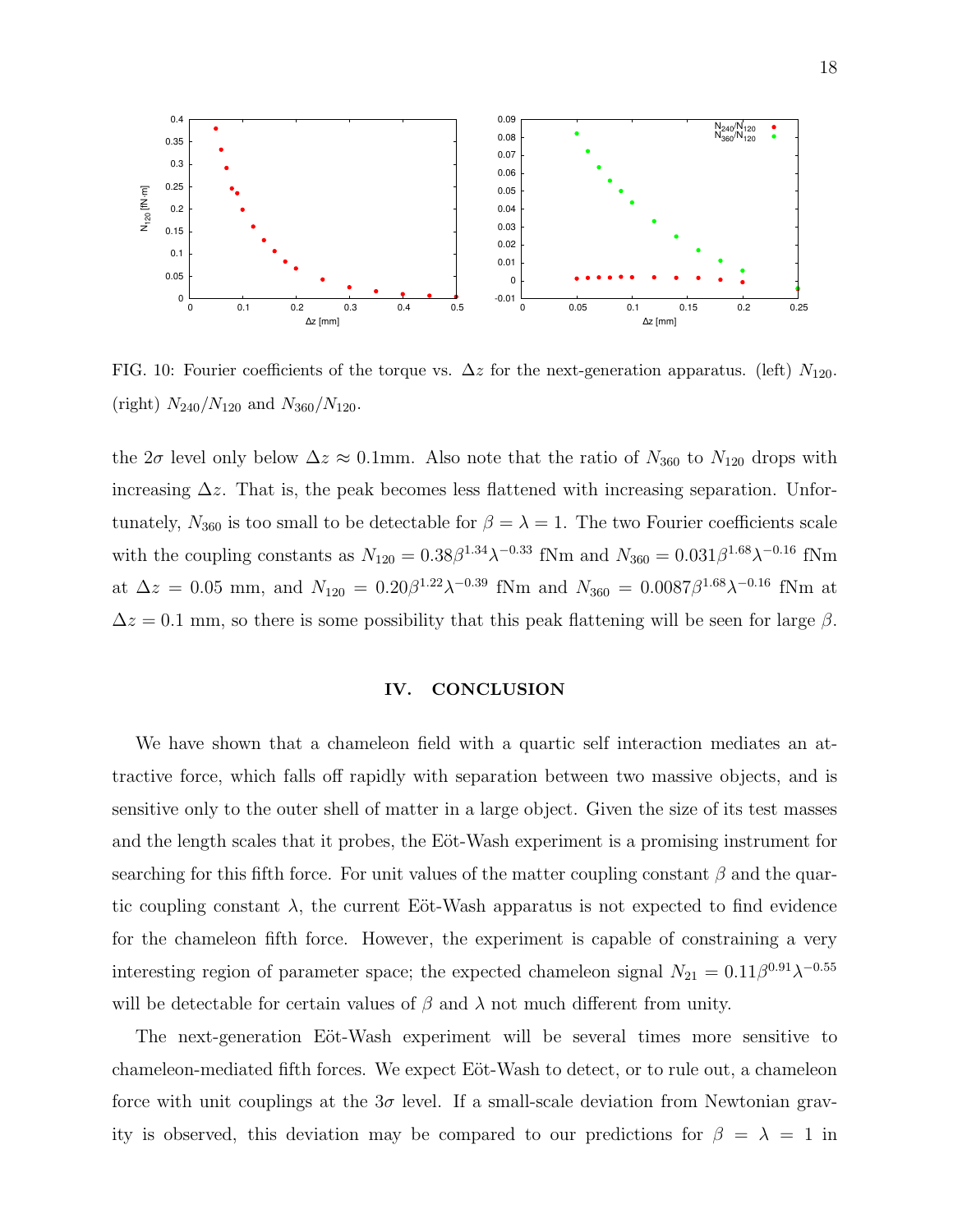Fig. [10.](#page-17-1) The torque Fourier coefficients at other values of the coupling constants, and at a pendulum-attractor separation of  $\Delta z = 0.05$ mm, are  $N_{120} = 0.38\beta^{1.34}\lambda^{-0.33}$  fNm and  $N_{360} = 0.031\beta^{1.68}\lambda^{-0.16}$  fNm. Thus, if  $\beta$  is large enough for the chameleon force to be detected by the current Eöt-Wash experiment, then the next-generation experiment should detect a peak flattening  $N_{360} > 0$ .

If a short-range fifth force is observed by the Eöt-Wash experiment, the next goal will be to distinguish between chameleon and Yukawa fifth forces. Although unit-strength Yukawa fifth forces have already been ruled out by Eöt-Wash, a Yukawa force tuned to be a few orders of magnitude smaller than gravity could conceivably fit the observed fifth force. As argued in Sec. [II B,](#page-6-0) chameleon and Yukawa forces that are identical at small scales begin to differ substantially at length scales of the order of  $m_{\text{eff},\rho}^{-1}$ . Unfortunately, a chameleon force with  $\beta = \lambda = 1$  is only visible over a range of pendulum-attractor separations 0.05mm  $\leq \Delta z \leq$ 0.1mm, a range whose width is approximately equal to the length scale  $m_{\text{eff},\rho}^{-1} = 0.047 \text{mm}$ inside the pendulum and attractor wedges. Distinguishing between a chameleon force and a Yukawa force will be challenging, and unless  $\beta$  is sufficiently greater than unity, a more sensitive experiment will be necessary.

#### Acknowledgments

We are indebted to E. Adelberger, T. Cook, S. Hoedl and D. Kapner of the Eöt-Wash group for frequent help with the details of the current and future apparatus. We are grateful to P. Steinhardt for collaboration in the early stages of this work and many insightful discussions. We thank P. Brax, C. Hirata, J. Moffat, D. Mota and A. Nelson for helpful comments. The work of A. U. was supported in part by the Department of Energy under Grant No. DE-FG02-91ER40671, by a National Science Foundation Graduate Research Fellowship, and by the Perimeter Institute for Theoretical Physics. The work of S. G. was supported in part by the Department of Energy under Grant No. DE-FG02-91ER40671, and by the Sloan Foundation. The research of J. K. at Perimeter Institute is supported in part by the Government of Canada through NSERC and by the Province of Ontario through